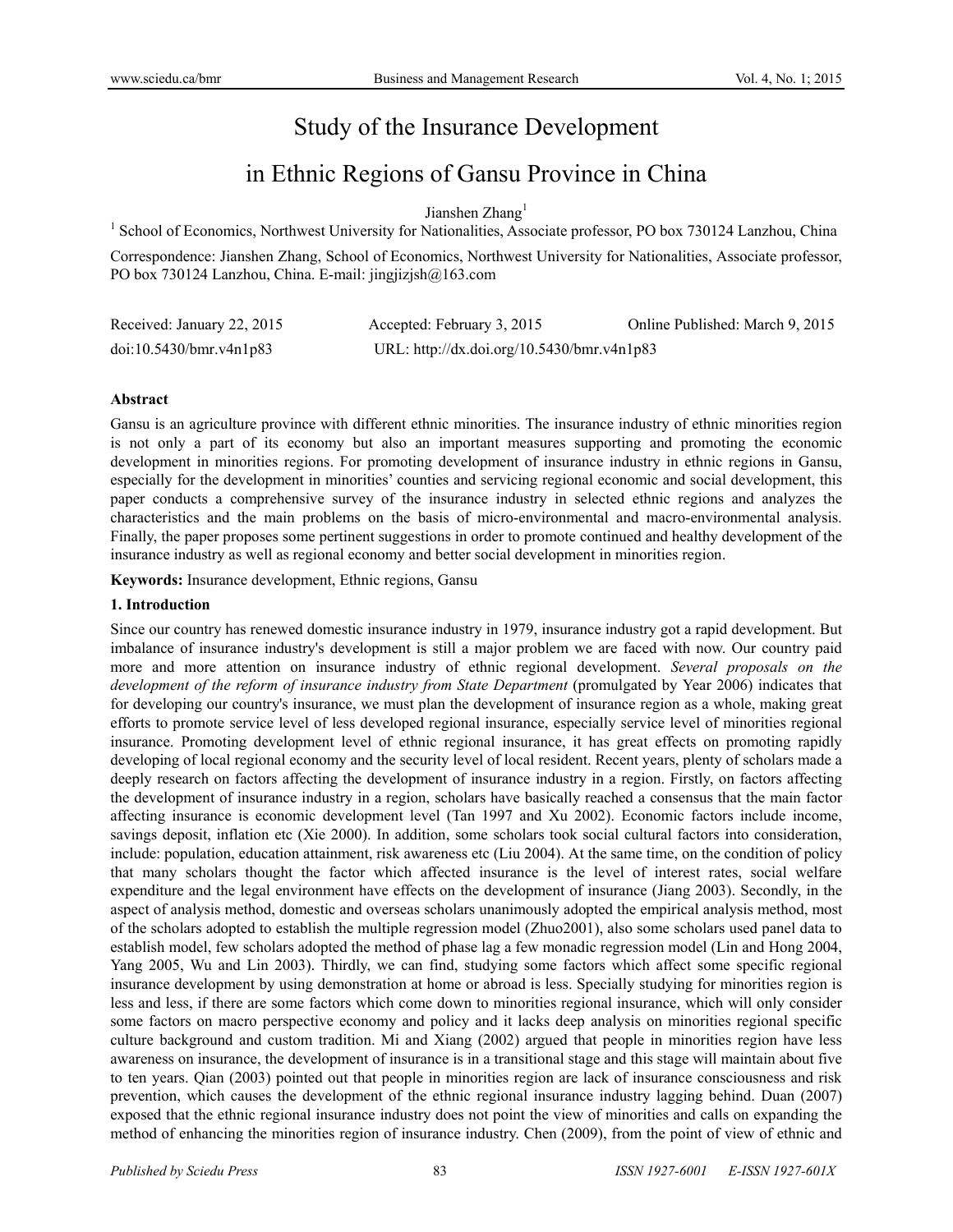religious angle, took econometric model as an analysis tool and took five minorities regions in China as the object of research, analyzing factors that affect the development of minorities regional insurance industry from the analysis of mathematical logic. We found the factors affecting the development of minorities region in China besides per capita GDP, per capita premium savings deposit etc, ethnic factors and religious belief are variables we cannot ignore. This article is based on field investigation of the ethnic regional insurance industry in Gansu, pointing the major problem in ethnic regional insurance industry and coming up with countermeasures to work out this problem. The paper is organized as follows: Section 2 introduces the current situation of economy and the insurance development in the ethnic minority regions. Section 3 analyzes environment analysis for the Insurance business. Section 4 presents the characteristics and problems of the insurance market. Section 5 proposes the countermeasure and suggestions, and the last section will conclude the paper with future working direction.

# **2. Current situation of economy and the insurance development in the ethnic minority regions**

## *2.1 The status of economic development*

There are two ethnic autonomous prefectures of Gansu (Gannan Tibetan Autonomous Prefecture and Linxia Hui Autonomous Prefecture) and five ethnic autonomous county. According to the sixth census data, Gansu minority population is 2.4 million, accounting for 9.4% of the total population in Gansu. The minority land area is 180000 square kilometers, accounting for 38.7% of the total. In addition to the Han nationality, there are 40 ethnic groups in Gansu, in which a large number of regions inhabited by Tibetan, Mongolian, Kazak, Sarah, Dongxiang etc, ten nationalities.

Due to the differences of historical reasons and regional economic development, minority nationality regions of Guizhou Province, especially the weak link in minority county economic development is still in the national economy and social development, in the development stage of lower level. Mainly displays in: the overall development lag, weak economic foundation, mostly agricultural county, industry weak small county, finance poor county, the lack of the supporting pillar industry of the county economic development, self accumulation and self development ability, a serious shortage, low level of urbanization, the "three rural" problems etc. GDP in 2011 reached 44.04 billion Yuan with per capita GDP more than 3000 US dollars.

## *2.2 The present situation of insurance business development in the minority area of Gansu Province*

By the end of 2011, there are eleven insurance institutes with one thousand two hundred and seventy-sixth in branches in insurance market in Gansu Province, and the ethnic regions especially in which there was only two in the main minority autonomous county, that was China life, Chinese insurance. In 2011, the province's premium income of about 14.1 billion Yuan, premium income in minority regions in the province was about 0.99 billion Yuan, accounted for the province's total premium income of 22%, in which the premium minority county revenue was about 0.52 billion Yuan, accounted for 42% and 11% with that in provincial premium income and ethnic minority regions. The insurance depth in minority regions was about 1.73%, which the minority county insurance density was 30.28 Yuan, the insurance depth only 1.68%, in ethnic minority regions the provincial insurance depth was about 63%, 48%.

From the personnel and insurance structure of insurance institutions, ethnic minority regions, by the end of 2011, the province's minority regions set up central insurance company branch with branch 89, sales and marketing service department 102. Employees of insurance institutions in ethnic minority area were about 930 people. Each minority county (city) has insurance institutions to an average of 6, with the average number of insurance employees 29 people. In addition, in the minority regions, insurance premium income of personal insurance company was about 0.97 billion Yuan, property insurance premium income about 4.7 billion Yuan, life insurance, property insurance companies premium in minority county the scale of accounted for 59%, 41%.

From the insurance development in ethnic minority regions, since 2011, more than half of the insurance premium income in minority regions to come from the minority county, the average premium income of 10.6 million Yuan, is the province's county average premium of 64%. There are twenty-one ethnic counties in which the average premium scale was more than the average level in ethnic regions in Gansu.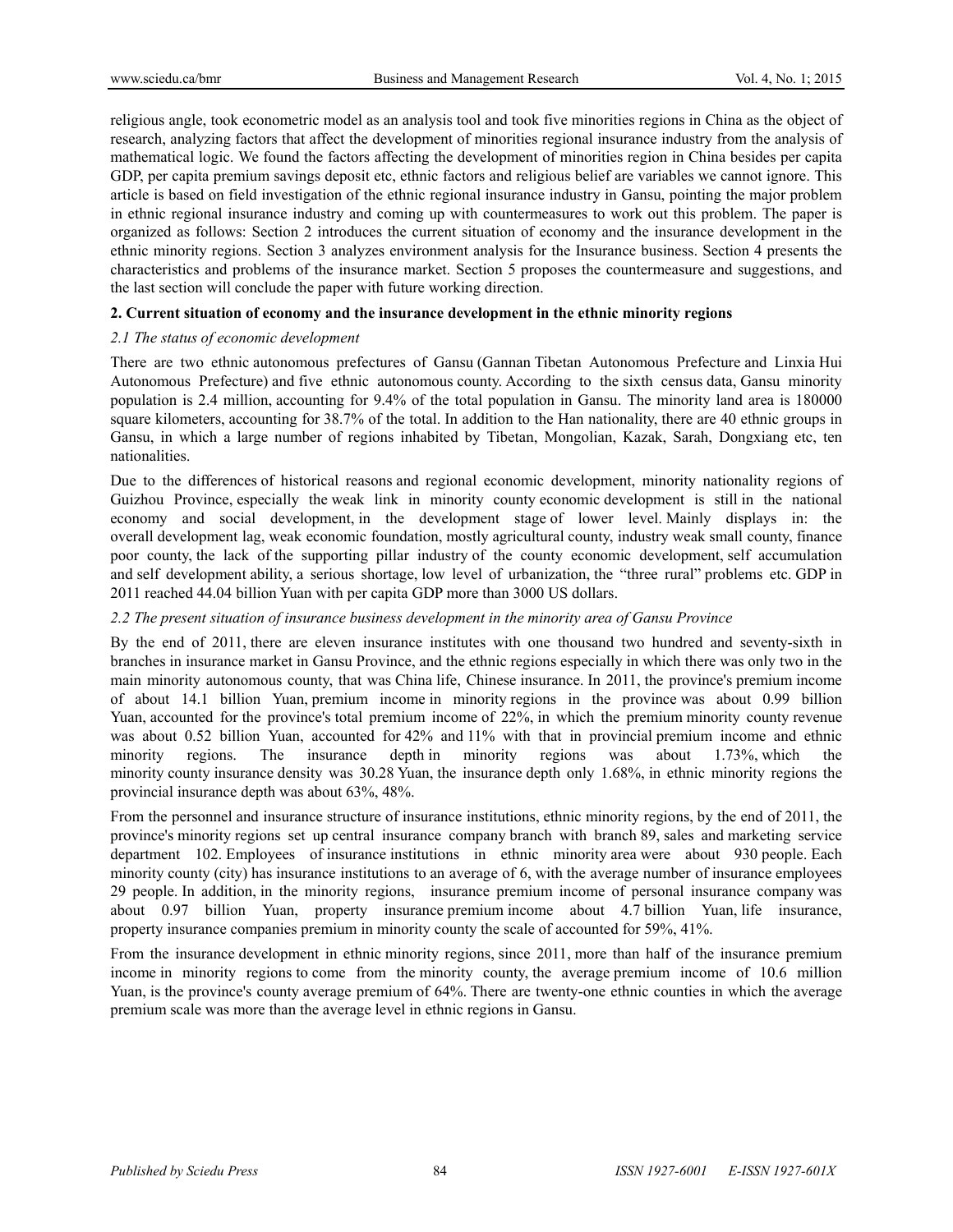|                          | <b>GDP</b> | population | premium     | Insurance | insuranc | insurance      |
|--------------------------|------------|------------|-------------|-----------|----------|----------------|
|                          | (billion)  |            | income      | density   | e depth  | institutions   |
| Gansu                    | 502        | 25641900   | 14092700500 | 549.6     | 2.81%    | 1276           |
| Gannan                   | 8.13       | 688500     | 170780000   | 248.05    | $2.10\%$ | 23             |
| Linxia                   | 12.88      | 2133500    | 261155700   | 122.41    | 2.03%    | 39             |
| Zhang jiachua            | 1.76       | 332500     |             |           |          | 7              |
| Tianzhu<br>county        | 2.9        | 175600     | 64450000    | 367.03    | $2.22\%$ | 12             |
| Sunan Yugu               | 1.94       | 37300      | 10812600    | 289.88    | 0.56%    | $\overline{4}$ |
| Subei Mongol             | 2.518      | 11600      | 6820000     | 587.93    | $0.27\%$ | $\overline{2}$ |
| Aksai Kazakh             | 0.88       | 8800       | 6630000     | 753.41    | 0.76%    | $\overline{2}$ |
| ethnic minority<br>total | 30.99      | 3387800    | 520648300   | 153.68    | 1.68%    | 89             |

Table 1. General status of ethnic minority regions of Gansu in 2011

Source: calculated from the year reports of China insurance Regulatory Commission, Gansu Bureau in 2012.

#### **3. Environment analysis of the Insurance business in Ethnic minority regions in Gansu**

## *3.1 Macro-environmental analysis*

#### 3.1.1 Political & legal environment

Since when reform and opening-up, the government of Gansu carries out assiduously *Law on Regional Ethnic Autonomy*, makes all kinds of preferential policies, gives more support to ethnic minority regions. At the same time, with the intensified progress of west china development strategy, the infrastructure construction and the management of ecological environment in minority regions have been made further development. Provincial government also produces *The promoting the province's Tibetan leapfrog development and lasting stability of the implementation opinions* and *The leapfrog economic and social support in Linxia Hui autonomous prefecture discovered several opinions*. These policies further defined the supporting policies for the ethnic minority regions of the province.

#### 3.1.2 Economic environment

In 2001, Ethnic minority regions in Gansu province achieved GDP of 30.8 billion Yuan, with the fixed assets investment of 38.88 billon Yuan. In addition, the total fiscal revenue was 3.77 billion Yuan while the local financial revenue was 1.96 billion Yuan. It is observed that the level of economic growth and social development in ethnic minority regions of Gansu are still low at present, there exists some gap with the average level of the province. Low level of education, low developments of Cultural, educational and health, economic structure is not so reasonable, the living conditions of general public are poor. In recent years, although the third industry has been got some degree development, which centre on tourism and financial and trade, determinants of market development level is not high, the degree of opening to the outside world is not big and lack of spending power, leading to overall economic level is still low.

# 3.1.3 Social and cultural environment

Different from the level of policies and economic development, ethnic minority regions' customs and culture-specific are uncertain factors. Different culture customs tend to produce different effect on the development of insurance industry. Different ethnic and religion attains different consciousness.

## *3.2 Micro-environmental analysis*

## 3.2.1 Insurance business itself

After the preliminary statistics, the ethnic minority regions in Gansu province with a total of nine insurance subjects, among them, there are six property insurances, three life insurances and eighty-nine insurance institutions. The number of Insurance practitioners has been more than 2000. In full-year 2001, the ethnic minority regions' premium income reached 520 million Yuan and insurance spending 140 million Yuan. The development presents a fast growth.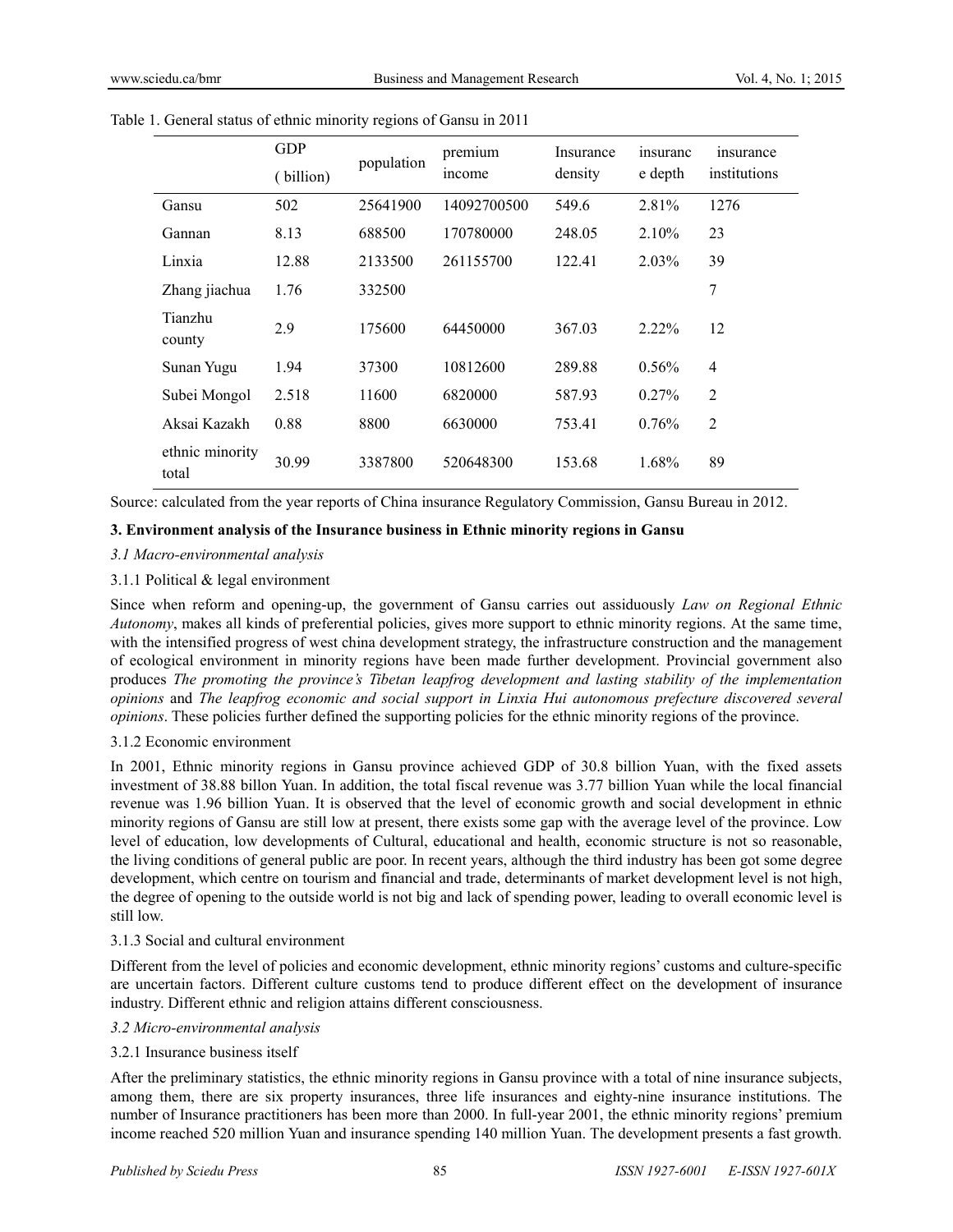Nevertheless, there is a certain gap between total premium and the province's.

#### 3.2.2 Insurance consumers

The ethnic minority regions are affected by history, geography and so on, economic development level is not high, the living standard of people is poor, level of education is generally not high, consciousness of risk is relatively weak, having a limited comprehend to insurance. That brings about negative factors to the development of insurance industry largely. One side, in the area weak insurance awareness, lacking of insurance knowledge, influenced by living customs, these cause insurance willing is not high. On the other hand, in the ethnic minority regions insurance companies because of lacking high quality professionals, regulate acquisition and the phenomenon of misleading marketing, for various reasons, people are misunderstanding and mistrust about the insurance aggravate.

#### **4. Characteristics and Problems of the Insurance Market in Ethnic Minority regions in Gansu**

#### *4.1 Obvious Regional Characters of Business development*

According to the characteristics of regional differences in ethnic minority regions in Gansu province can be divided into "Tibetan-inhabited regions", "Hui ethnic community", "Hexi three counties" three regions. Three regions of different characteristics of economy, population, environment, the development of the insurance business development also presents different trends and characteristics.

## 4.1.1 Comprehensive promotion of the Tibetan-inhabited region,

Tibetan-inhabited regions include the Gannan Tibetan autonomous prefectures and Tianzhu Tibetan autonomous county. The region property business was healthy and rapid growth. In 2011, Gannan property business original insurance premium income of 137.5636 million Yuan, in all business accounted for 77.88%. Among them, the agricultural insurance premium income was 72.88 million Yuan, in the property business accounted for 52.98%. Compared with the previous year increased by 49.43%. That is to say, the agricultural insurance business has become the main force of pulling the Tibetan insurance business growth. High insurance depth, Gannan with the depth of 2.10%, Tianzhu county insurance depth 2.22%, for all insurance depth of the highest in ethnic minority regions. In 2011, Gannan Tibetan autonomous prefecture of the premium income growth in Gansu province is located in the first bit of the 14 cities and states with growth rate of 107.36%.

#### 4.1.2 Steady rising of Hui ethnic region

It Includes the Hui ethnic community of Linxia Hui autonomous prefecture and Zhang Guchuan Hui autonomous county. Under the "strong foundation, education, commerce, education industry and ensuring people's well-being, promote harmonious" development ideas, the region's economic development in ethnic minority regions is more prominent, the steady development of the insurance market is also present. Insurance market stable healthy development, the region is planted structure more reasonable, car insurance, insurance enterprises accounted for is higher, has been a steady rise in life insurance, accident insurance and health insurance, but affected by population and rapid population growth, insurance density is significantly lower than other ethnic minority regions in the region, Linxia insurance density is only 122.41 Yuan per person.

## 4.1.3 Weak foundation of the Hexi three counties

Across the south, Subei Mongolian autonomous county of Yugu autonomous county, a thoroughly kazak autonomous county are mainly composed of modern agriculture, mineral development and national tourism as the economic development characteristic, the low level of the overall economy, high operating costs, some companies think the region business development is difficult, so the insurance agencies to enter this market enthusiasm is not high. Hexi three counties combined only eight insurance agencies. In 2011 total premium income was 24.2626 million Yuan, both in number of insurance institutions and the size of the premium income belongs to the province low, inadequate competition in the market, insurance practitioners quantity is less, the popularity is low, speed up the development of underpowered, bigger and stronger, the insurance industry.

## *4.2 The common problems of insurance market of ethnic minorities*

4.2.1 The special geographical environment relatively increased operational costs of the insurance

Minority regions in Gansu province regional topography is complex, sparsely populated and living scattered, traffic inconvenience, insurance services business is difficult and high cost. In addition, frequent natural disasters, these regions and the nature, climate, environmental conditions related to higher incidence of disease, accident insurance liability, loss ratio is higher, the insurance company operating cost is higher.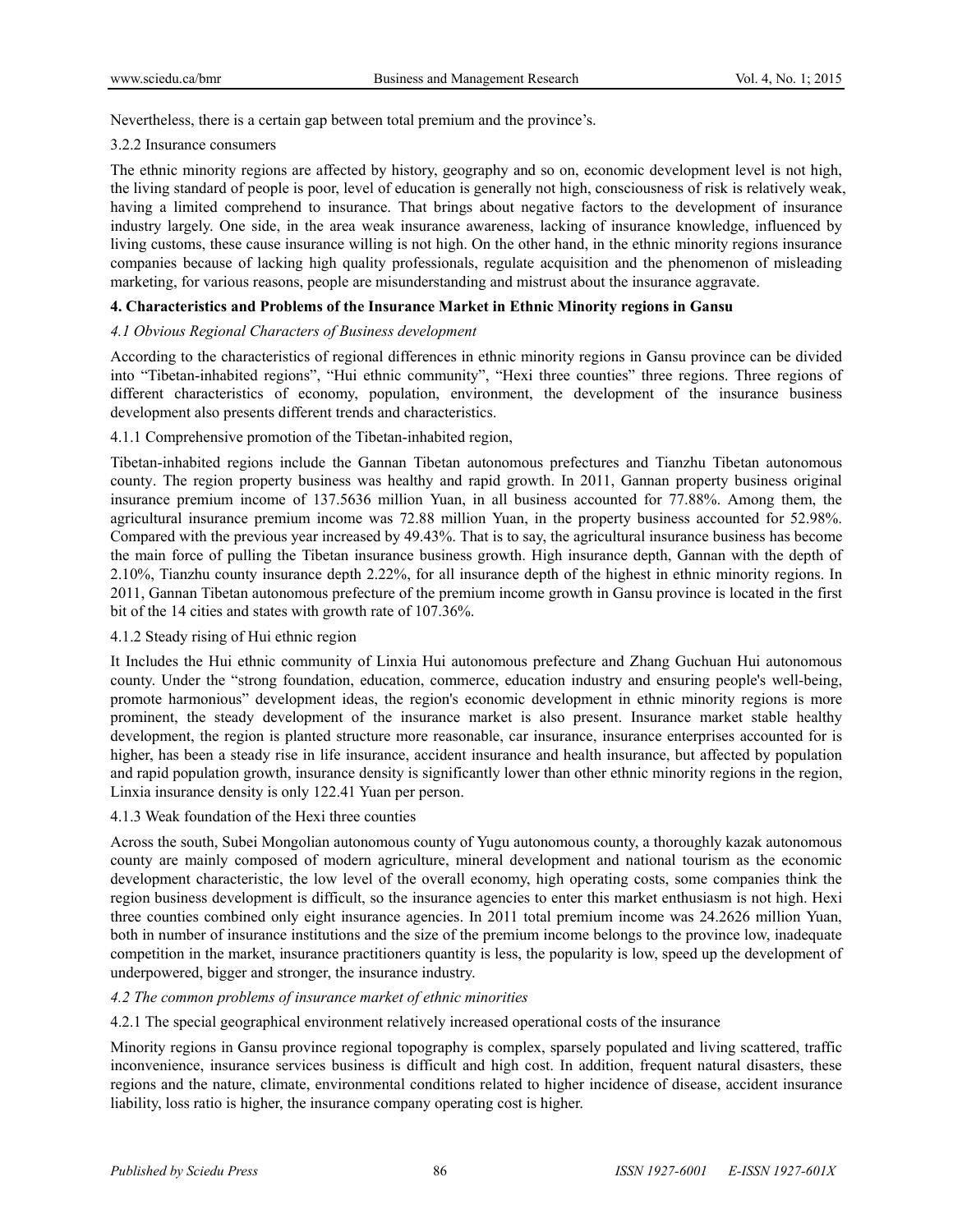## 4.2.2 The talent team construction

Ethnic minority regions by the education popularity, people's living standard, regional economy factors, such as less trained personnel, main show is: formal worker high degree worker ratio is extremely low, insurance marketing personnel of high school the following staff accounted for the vast proportion of cultural level. Low quality of the talent team directly cause the local insurance agency management concepts backward, low management level, the innovation will is not strong. Marketing skills and comprehensive quality is still poor. The professional moral level is low, direct impact on the minority regions of the steady and healthy development of insurance industry.

# 4.2.3 Insurance wills and knowledge propaganda

On the one hand, affected by the traditional ethnic culture and customs of life, many ethnic minority people's attitude to risk prevention and resolve relatively passive. For their birth, aging, illness, and death, and evil, is still used to "support" and "resignation", or the hope that the government and social relief, don't know a great deal of insurance knowledge, aware of insurance is a way to spread the risk of and transfer, so in ethnic communities to carry out the insurance business is difficult. On the other hand, the insurance company for the minority regions of publicity is not in place, the lack of effective communication between insurance company and residents. Because the company hasn't reach the designated position, many residents need to purchase insurance products can't find the way.

# 4.2.4 Danger to plant development and institutional aspects

The products homogeneity phenomenon is serious. The companies product coverage of a single structure, guarantee product function and characteristics are similar, there is no development of insurance products according to customer requirements and the regional difference, especially the lack of development in minority regions is suitable for the human environment, regional characteristics and customers of products, such as in view of the Hui minority is good at doing business, the characteristics of the bear hardships and stand hard work, but for the region to focus on design of small and medium-sized enterprise property guarantee coverage. Secondly, organization layout is unreasonable, most of the insurance institutions will be laid in a good economic foundation cities or counties, and do not take the research insurance demands in the economic level is not high.

# **5. Countermeasures to promote the insurance business in ethnic minority regions in Gansu**

Based on the above analysis, we have come up with the following points and the corresponding recommendations regarding each perspective.

## *5.1 To foster and develop the minority county insurance market system.*

One is the development of minority county mechanism, improve the network layout. To encourage and support the establishment of insurance company branch, marketing services in minority county branch, Insurance supervision department should simplify the procedure and program of the minority county marketing service department for setting up the examination and approval on the base of regulation by law, To solve the national minorities county insurance institutions lack of senior executives ,we should give support on policy, relax qualification and business life of insurance agency executives on the outlying mountain regions appropriately. Encourage and support the professional insurance agents to extend institutions and businesses in the county, Allow station of agricultural machinery, animal husbandry station to complete the enterprise reform of agricultural institutions, To carry out related to the main business of concurrent-business insurance agency business, to promote market competition. The other is the sales model innovation, widen the channels of business. Insurance institutions should on the basis of continue to play to the traditional channels of direct sales, agency, marketing and other advantages, to establish and perfect the system of part-time personal agent and agent actively, Make full use of bank, rural credit cooperatives, Postal Bureau, rural power, schools as well as the farmers association and Cattle Association, play the concurrent business agency network advantages, establish the multi-level marketing model. Encourage and support the production life insurance institutions mutual insurance agent in minority county and expand business and providing services through professional insurance intermediary institutions in ethnic county.

## *5.2 To strengthen product development, enhance the motive force of minority county insurance development*

In view of the present single insurance products, differentiation, personalization, adaptability is not strong, all insurance institutions should not only dig the potential of the original product ,do a good job in the old product upgrade, but also to speed up the development of new products, According to the level of consumption and demand characteristics of the ethnic minority counties and capability of the resident actual purchase and payment habits, targeted to develop wide coverage, high degree of security, for easy to understand, simple to insure ,easy to carry, low price of new products. The one is for old-age security requirements, combing with the present situation of rural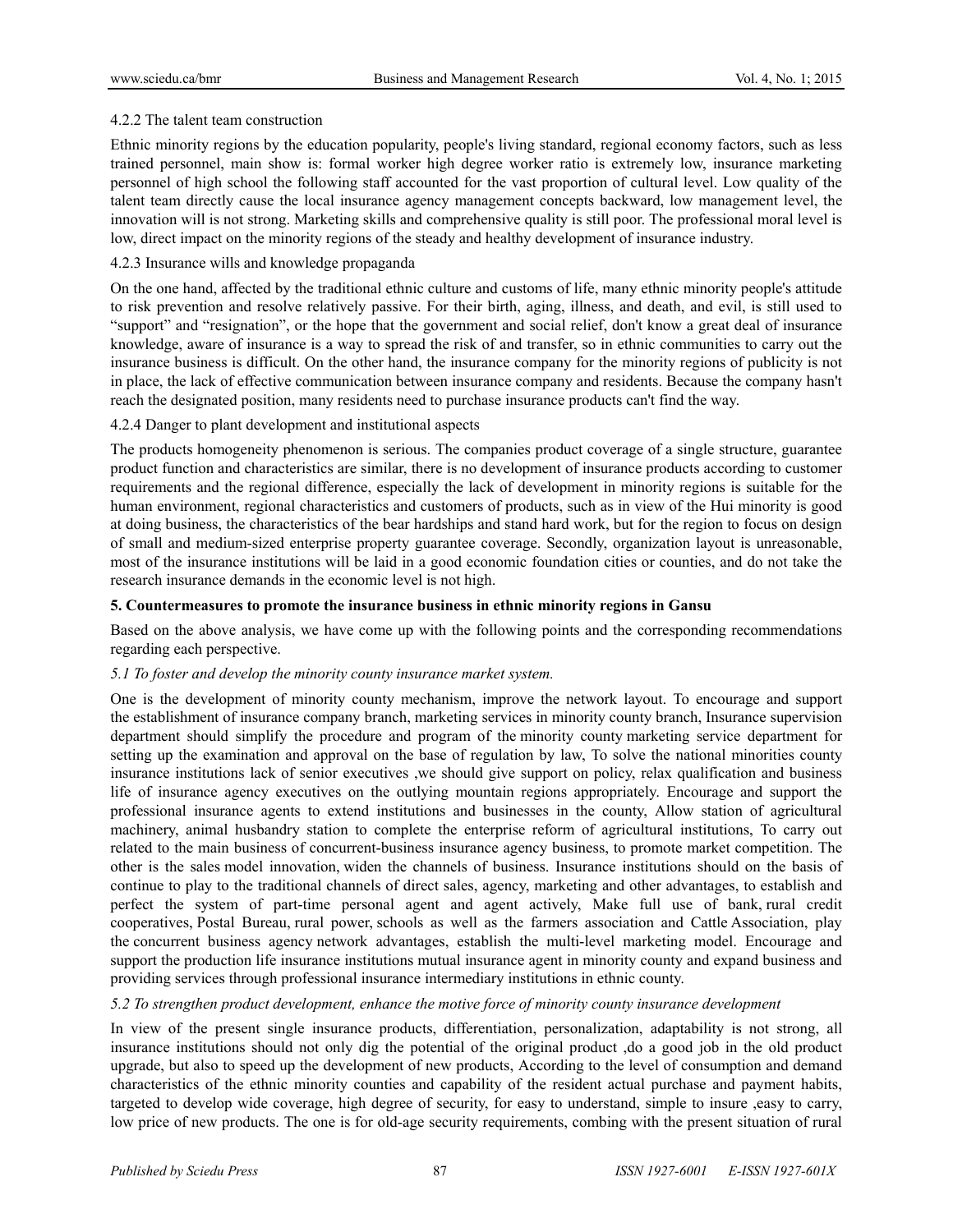population aging, Especially for the larger oriented infirm groups which cannot obtain income in rural regions, develop endowment insurance business, making it a sense of security ; Secondly, in view of the major diseases security requirements, develop insurance of a serious illness to guarantee type of insurance products, exploring varieties forms, Actively participate in the new rural cooperative medical care pilot, to solve one person had a serious illness, the family poverty, poverty-returning issue; Thirdly, it is for accident risk guarantee demand, facing the main labor force in the peasant family most in need of risk guarantee group, actively develop farmers' accident injury and additional medical insurance, health insurance and other insurance. Fourth is targeted at the actual transfer of rural migrant workers labor, and actively develop marketable insurance products, such as design suitable for rural migrant personnel accident harm, liability insurance, Provide "one-stop" work style, the whole process, wide coverage "insurance service for labor service export.

## *5.3 Combining the insurance development with economic social development in ethnic minority regions, to expand insurance coverage and influence.*

The first is to actively around the economy construction in ethnic minority regions and operation of enterprises to expand the business space. Minority area of Guizhou province has a lot of traffic, hydropower, water conservancy, urban construction and other key construction projects. Therefore, we should actively expand to provide all kinds of form a complete set of insurance service for key construction projects. In view of large construction project investment amount is large, long construction period, high technical difficulty, high risk, insurance company can be underwrote by way of coinsurance, in order to improve risk sharing capacity. Secondly, actively and steadily run to adapt to the ethnic minority regions advantage resource development and advantages of leading industry development demand of insurance products, to promote the adjustment and optimization of industrial structure. Third is around the rise of ethnic minority regions characteristic tourism development in recent years, continuously expand accident insurance, liability insurance, etc.

## *5.4 To strengthen the system construction, improve the quality of service*

Guide the insurance company to explore establishing incentive evaluation mechanisms accord with the characteristics of minority county, tilt appropriately on the fee policy, personnel appointment, business assessment and other aspects, protect and encourage grassroots companies developing minority county rural market's enthusiasm; Establish a set of minority county market characteristics, effective customer service system, In guarantee under the premise of risk control, from the perspective of convenience customers, we should establish perfect system of customer pays a return visit, do well in insurance consulting services, simplified underwriting, claim settlement and other procedures, so that make customers feel the insurance can be rooted in the rural regions, can provide long-term service. At the same time, increase education and training efforts of the industry system, become "business backbone" for the "compound talents", improve the overall quality of company personnel at the grass-roots level, building a corresponds to the development of minority county insurance personnel.

## *5.5 To increase the insurance propaganda, to create a good environment for the development of ethnic minority county insurance.*

One is the integration of insurance propaganda resources and form combined force of propaganda to organize insurance awareness month, week, Advisory Services and other activities regularly or irregularly. Further into national minority regions promote basic knowledge of insurance, insurance products and related laws and regulations. Second, fully respect the national religious beliefs, combine christen DE, charitable works of the religious doctrine with insurance principle in plain and popular way to carry on the propaganda to religious believers. Third is combined with the county insurance market, to carry out the insurance propaganda to the countryside village activities, through the held by theatrical performances and presentation, pay the attendant and any other means, the propaganda of insurance knowledge to the masses of farmers and herdsmen, which can strengthen the consciousness of the masses of farmers and herdsmen insurance. In addition, we should be good at holding the typical case, conducting propaganda extensively, enhancing the minority county people's awareness and understanding of the insurance function, improving the image of the insurance industry, to create a good environment for the development of ethnic minority county insurance.

## **6. Conclusion and Implications**

It is clear that the economic gap between ethnic regions in Gansu and the other regions has been widened in the last few years. This is not conducive to the coordinated development of the national economy and the common progress of all ethnic groups, but also can cause some other aspects of the contradictions. The further development of